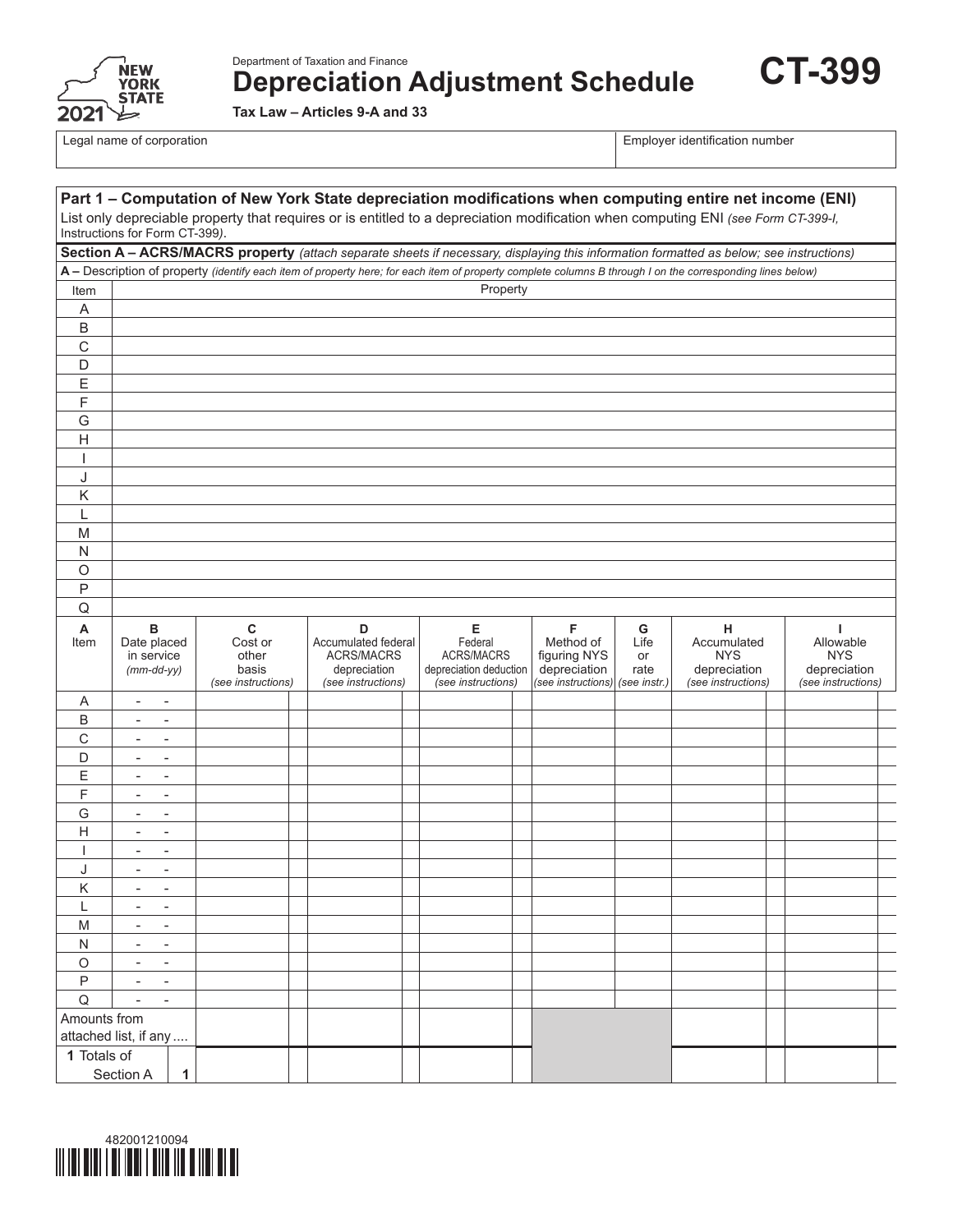| Section B - Property qualified under IRC section 168(k)(2) for federal special depreciation (attach separate sheets if necessary,<br>displaying this information formatted as below; see instructions) |                                                                                                                                                            |              |                                    |  |                      |  |                                              |  |                                 |                                    |                             |               |
|--------------------------------------------------------------------------------------------------------------------------------------------------------------------------------------------------------|------------------------------------------------------------------------------------------------------------------------------------------------------------|--------------|------------------------------------|--|----------------------|--|----------------------------------------------|--|---------------------------------|------------------------------------|-----------------------------|---------------|
|                                                                                                                                                                                                        | A - Description of property (identify each item of property here; for each item of property complete columns B through I on the corresponding lines below) |              |                                    |  |                      |  |                                              |  |                                 |                                    |                             |               |
| Item                                                                                                                                                                                                   | Property                                                                                                                                                   |              |                                    |  |                      |  |                                              |  |                                 |                                    |                             |               |
| A                                                                                                                                                                                                      |                                                                                                                                                            |              |                                    |  |                      |  |                                              |  |                                 |                                    |                             |               |
| B                                                                                                                                                                                                      |                                                                                                                                                            |              |                                    |  |                      |  |                                              |  |                                 |                                    |                             |               |
| C                                                                                                                                                                                                      |                                                                                                                                                            |              |                                    |  |                      |  |                                              |  |                                 |                                    |                             |               |
| D                                                                                                                                                                                                      |                                                                                                                                                            |              |                                    |  |                      |  |                                              |  |                                 |                                    |                             |               |
| Ε                                                                                                                                                                                                      |                                                                                                                                                            |              |                                    |  |                      |  |                                              |  |                                 |                                    |                             |               |
| F                                                                                                                                                                                                      |                                                                                                                                                            |              |                                    |  |                      |  |                                              |  |                                 |                                    |                             |               |
| G                                                                                                                                                                                                      |                                                                                                                                                            |              |                                    |  |                      |  |                                              |  |                                 |                                    |                             |               |
| $\overline{H}$                                                                                                                                                                                         |                                                                                                                                                            |              |                                    |  |                      |  |                                              |  |                                 |                                    |                             |               |
| I                                                                                                                                                                                                      |                                                                                                                                                            |              |                                    |  |                      |  |                                              |  |                                 |                                    |                             |               |
| J                                                                                                                                                                                                      |                                                                                                                                                            |              |                                    |  |                      |  |                                              |  |                                 |                                    |                             |               |
| Κ                                                                                                                                                                                                      |                                                                                                                                                            |              |                                    |  |                      |  |                                              |  |                                 |                                    |                             |               |
| L                                                                                                                                                                                                      |                                                                                                                                                            |              |                                    |  |                      |  |                                              |  |                                 |                                    |                             |               |
| M                                                                                                                                                                                                      |                                                                                                                                                            |              |                                    |  |                      |  |                                              |  |                                 |                                    |                             |               |
| А<br>Item                                                                                                                                                                                              | в<br>Date placed                                                                                                                                           |              | $\overline{\mathbf{c}}$<br>Cost or |  | D<br>Accumulated     |  | E<br>Federal depreciation Method of figuring |  | F                               | $\overline{\mathsf{G}}$<br>Life or | н<br><b>Accumulated NYS</b> | Allowable NYS |
|                                                                                                                                                                                                        | in service                                                                                                                                                 |              | other basis                        |  | federal depreciation |  | deduction                                    |  | NYS depreciation                | rate                               | depreciation                | depreciation  |
|                                                                                                                                                                                                        | $(mm$ -dd-yy $)$                                                                                                                                           |              | (see instructions)                 |  | (see instructions)   |  | (see instructions)                           |  | (see instructions) (see instr.) |                                    | (see instructions)          |               |
| Α                                                                                                                                                                                                      | $\overline{\phantom{a}}$<br>$\overline{\phantom{a}}$                                                                                                       |              |                                    |  |                      |  |                                              |  |                                 |                                    |                             |               |
| B                                                                                                                                                                                                      | $\overline{\phantom{a}}$<br>$\overline{\phantom{a}}$                                                                                                       |              |                                    |  |                      |  |                                              |  |                                 |                                    |                             |               |
| $\mathsf C$                                                                                                                                                                                            | $\overline{\phantom{a}}$<br>$\overline{\phantom{a}}$                                                                                                       |              |                                    |  |                      |  |                                              |  |                                 |                                    |                             |               |
| D                                                                                                                                                                                                      | $\blacksquare$<br>$\overline{\phantom{a}}$                                                                                                                 |              |                                    |  |                      |  |                                              |  |                                 |                                    |                             |               |
| Ε                                                                                                                                                                                                      | $\overline{\phantom{a}}$<br>$\overline{\phantom{0}}$                                                                                                       |              |                                    |  |                      |  |                                              |  |                                 |                                    |                             |               |
| $\mathsf F$                                                                                                                                                                                            | $\blacksquare$<br>$\blacksquare$                                                                                                                           |              |                                    |  |                      |  |                                              |  |                                 |                                    |                             |               |
| G                                                                                                                                                                                                      | $\overline{\phantom{a}}$<br>$\overline{\phantom{a}}$                                                                                                       |              |                                    |  |                      |  |                                              |  |                                 |                                    |                             |               |
| $\mathsf{H}$                                                                                                                                                                                           | $\overline{\phantom{a}}$<br>$\overline{\phantom{0}}$                                                                                                       |              |                                    |  |                      |  |                                              |  |                                 |                                    |                             |               |
|                                                                                                                                                                                                        | $\overline{a}$<br>$\blacksquare$                                                                                                                           |              |                                    |  |                      |  |                                              |  |                                 |                                    |                             |               |
| J                                                                                                                                                                                                      | $\overline{\phantom{a}}$<br>$\blacksquare$                                                                                                                 |              |                                    |  |                      |  |                                              |  |                                 |                                    |                             |               |
| Κ                                                                                                                                                                                                      | $\overline{\phantom{a}}$                                                                                                                                   |              |                                    |  |                      |  |                                              |  |                                 |                                    |                             |               |
| L                                                                                                                                                                                                      | $\blacksquare$<br>$\overline{a}$                                                                                                                           |              |                                    |  |                      |  |                                              |  |                                 |                                    |                             |               |
| M                                                                                                                                                                                                      | $\overline{\phantom{a}}$<br>$\overline{\phantom{a}}$                                                                                                       |              |                                    |  |                      |  |                                              |  |                                 |                                    |                             |               |
| Amounts from                                                                                                                                                                                           | attached list, if any                                                                                                                                      |              |                                    |  |                      |  |                                              |  |                                 |                                    |                             |               |
| 2 Totals of                                                                                                                                                                                            |                                                                                                                                                            |              |                                    |  |                      |  |                                              |  |                                 |                                    |                             |               |
|                                                                                                                                                                                                        | Section B                                                                                                                                                  | $\mathbf 2$  |                                    |  |                      |  |                                              |  |                                 |                                    |                             |               |
|                                                                                                                                                                                                        | 3 Add lines 1 and 2                                                                                                                                        |              |                                    |  |                      |  |                                              |  |                                 |                                    |                             |               |
|                                                                                                                                                                                                        | in columns C,                                                                                                                                              |              |                                    |  |                      |  |                                              |  |                                 |                                    |                             |               |
|                                                                                                                                                                                                        | D, E, H, and I                                                                                                                                             |              |                                    |  |                      |  |                                              |  |                                 |                                    |                             |               |
|                                                                                                                                                                                                        | (see instr)                                                                                                                                                | $\mathbf{3}$ |                                    |  |                      |  |                                              |  |                                 |                                    |                             |               |

If you **have not disposed** of any ACRS/MACRS property placed in service in tax years beginning before 1994, and you **have not disposed** of qualified property for which you claimed a federal special depreciation deduction (in a tax year beginning after December 31, 2002, for property placed in service on or after June 1, 2003), enter the total of column E as an addback to federal taxable income (FTI) and the total of column I as a deduction from FTI on the appropriate lines of the applicable form *(see line 3 instructions)*.

If you have disposed of any property listed on this form in a prior year, complete Parts 2 and 3.